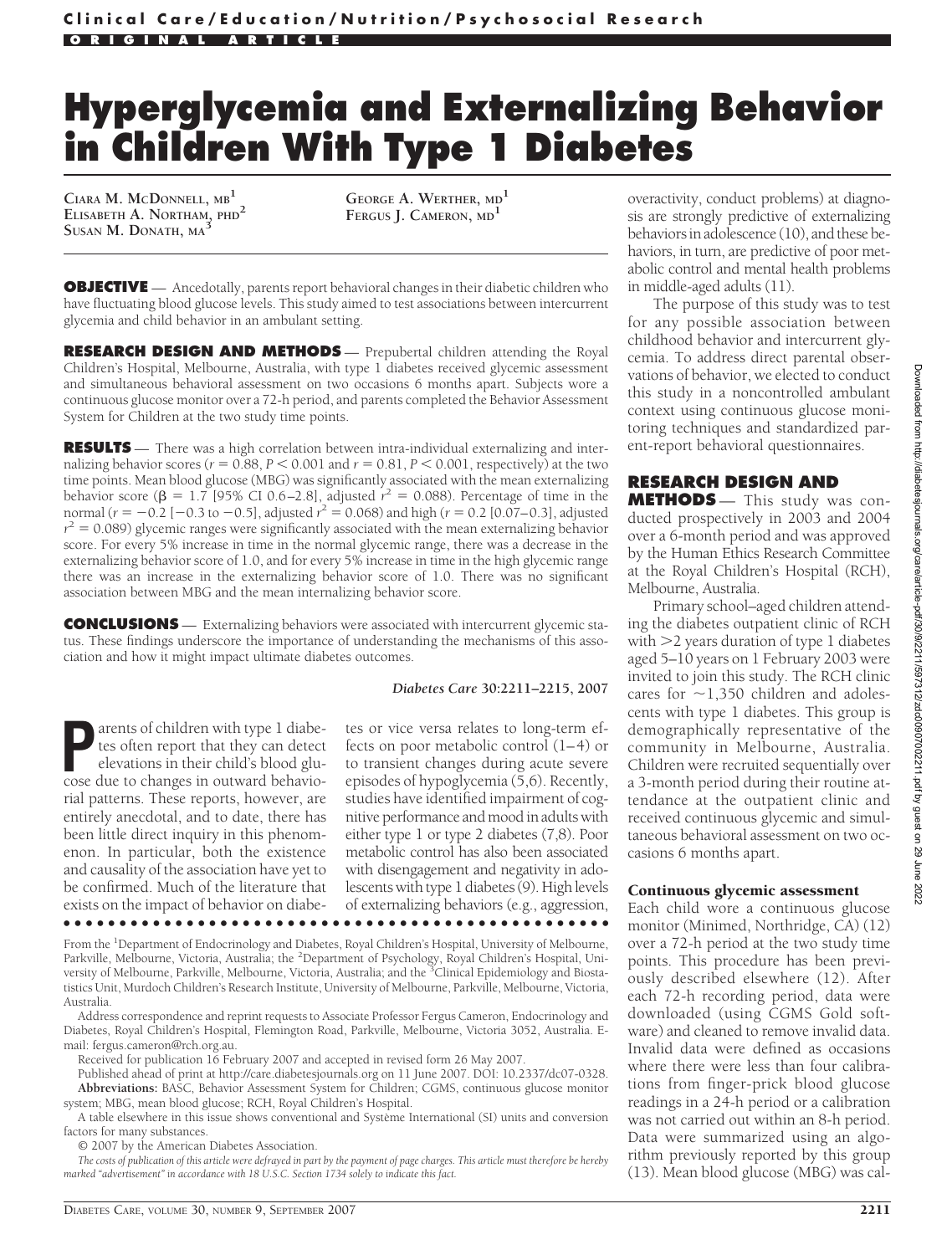culated as was percentage of time spent in low (continuous glucose monitoring system [CGMS] <4 mmol/l), normal (4–12 mmol/l), and high  $(>12 \text{ mmol/l})$  glucose ranges.

## Behavioral measures

On both occasions when CGMS was applied, parents were asked to complete the Behavior Assessment System for Children (BASC) (14). This is a standardized, validated, parent-report instrument that takes  $\sim$ 20 min to complete on each occasion and reflects the child's typical behavior over the previous 6 months. To minimize the risk that parental ratings are influenced by factors extraneous to the child's actual behavior, parents are asked to report on the occurrence and frequency of specific behaviors and not on their perceptions and feelings regarding the child's behavior (e.g., "Does your child hit other children almost always? Often? Sometimes? Never?" rather than "Is your child aggressive?"). Analyses of BASC data were carried out using BASC Enhanced ASSIST (version 2.0), which generates summary *T*-scores (mean of 50 and SD of 10) standardized for age and sex for externalizing and internalizing behavior. Externalizing behavior comprises hyperactivity, aggression, and conduct scores, whereas internalizing behavior comprises anxiety, depression, and somatization scores. High scores indicate greater psychopathology.

# Statistical analysis

The degree of agreement between intraindividual measurements on the two occasions was evaluated using the correlation coefficient (*r*). Linear regression was used to evaluate the relationship between behavior scores and glycemic measurements.

**RESULTS** — A total of 42 children (27 female and 15 male) aged 5–10 years consented to be in the study. At the time of recruitment, this cohort was representative of the total RCH clinic population aged 5–10 years (mean age 8.0 vs. 7.6 years for the study cohort vs. the overal 5 to 10-year-old clinic cohort, respectively,  $P = 0.25$ ) and A1C levels  $(8.2 \text{ vs. } 8.1\%$ ,  $P = 0.60$ ). All patients completed the assessment according to the protocol. Preliminary analyses showed that the relationship between dependent and independent variables at the two observational time points was similar such that data from both time points were pooled providing 84 glycemic and behavioral paired datasets.

**Table 1—***Characteristics of the study cohort at baseline and 6 months*

|                                                                                      | Baseline        | 6 months        |
|--------------------------------------------------------------------------------------|-----------------|-----------------|
| $\boldsymbol{n}$                                                                     | 42              | 42              |
| Age (years)                                                                          | $8.3 \pm 1.4$   | $8.9 \pm 1.4$   |
| Sex (male/female)                                                                    | 15/27           | 15/27           |
| Total daily insulin dose (units $\cdot$ kg <sup>-1</sup> $\cdot$ day <sup>-1</sup> ) | $0.87 \pm 0.2$  | $0.9 \pm 0.2$   |
| AlC $(\%)$                                                                           | $8.6 \pm 0.8$   | $8.5 \pm 0.8$   |
| Glycemic measures                                                                    |                 |                 |
| $MBG$ (mmol/l)                                                                       | $10.8 \pm 1.8$  | $11.6 \pm 2.1$  |
| Percentage of time in low glycemic range                                             | $7.4 \pm 8.6$   | $6.9 \pm 7.9$   |
| Percentage of time in normal glycemic range                                          | $53.7 \pm 14.0$ | $47.1 \pm 15.6$ |
| Percentage of time in high glycemic range                                            | $38.9 \pm 14.9$ | $46.0 \pm 17.8$ |
| Behavioral variables                                                                 |                 |                 |
| Externalizing behavior score                                                         | $48.6 \pm 9.3$  | $48.1 \pm 11.3$ |
| Internalizing behavior score                                                         | $54.2 \pm 12.2$ | $52.9 \pm 14.0$ |
|                                                                                      |                 |                 |

Data are means  $\pm$  SD

Sample characteristics are shown in Table 1. Forty patients were receiving insulin in a twice-daily mixing regime, two patients were receiving insulin in a 3–4 injection regime, and zero patients were receiving insulin pump therapy. The mean number of valid hours per CGMS trace was 73.9 h. Glycemic and behavioral data were normally distributed.

## Glycemic data

**MBG.** The overall MBG value was  $11.2 \pm 2$  mmol/l (mean  $\pm$  SD). The intraindividual correlation of MBG values between the two time points studied (0 and 6 months) was not significant ( $r = 0.04$ ,  $P = 0.83$ ). In individual patients, MBG was moderately correlated with intercurrent A1C ( $r = 0.43$  [95% CI 0.24–0.59],  $P < 0.001$ ).

**Percentage of time in various glycemic ranges.** The overall mean percentage of time spent in the low  $(<$  4 mmol/l), normal  $(4-12 \text{ mmol/l})$ , and high  $(>12$ mmol/l) CGMS ranges were  $7.1 \pm 8.2$ , 50.4  $\pm$  15.1, and 42.4  $\pm$  16.7%, respectively, and there were poor correlations of the intra-individual measures at the two time points (low,  $r = 0.14$ ,  $P = 0.36$ ; normal,  $r = 0.33$ ,  $P = 0.03$ ; and high,  $r =$  $0.10, P = 0.53$ .

# Behavioral data

**Externalizing behavior scores.** There was a high correlation between intraindividual externalizing behavior scores at the time points studied ( $r = 0.88, P <$ 0.001) (Fig. 1*A*). In view of this, data from the two time points were pooled to calculate an overall mean externalizing behavior *T*-score  $(48.3 \pm 10.3)$ .

**Internalizing behavior scores.** There was high correlation between intraindividual internalizing behavior scores across the two time points studied (*r* 0.81, *P* - 0.001) (Fig. 1*B*). Using pooled data from both time points, the overall mean internalizing behavioral *T*-score was  $53.5 \pm 13.1$ .

# Associations between glycemic measures and behavior scores

**MBG and behavior scores.** MBG was significantly associated with the mean externalizing behavior score (regression coefficient =  $1.7$  [95% CI 0.6-2.8], adjusted  $r^2 = 0.088$ ) (Fig. 2*A*). This indicates that on average, for every 1 mmol/l rise in MBG, there was a concomitant rise of 1.7 in the externalizing behavior score, and variation in the MBG explained 8.8% of the variance in the group mean externalizing behavior score. There was no significant association between MBG and the mean internalizing behavior score.

**Percentage of time in various glycemic ranges and behavior scores.** Percentage of time in the normal ( $r = -0.2$  [95% CI]  $-0.3$  to  $-0.5$ ], adjusted  $r^2 = 0.068$ ) and high ( $r = 0.2$  [0.07–0.3], adjusted  $r^2 =$ 0.089) glycemic ranges were significantly associated with the mean externalizing behavior score (Fig. 2*B* and *C*). These data indicated that for every 5% increase in time in the normal glycemic range, there was a decrease in the externalizing behavior score of 1.0 and that for every 5% increase in time in the high glycemic range, there was an increase in the externalizing behavior score of 1.0. Variation in either percentage of time in the normal or high glycemic ranges explained 6.8 and 8.9% of the variance in the overall mean externalizing behavior score, respectively. There were no significant associations between percentage of time in the low gly-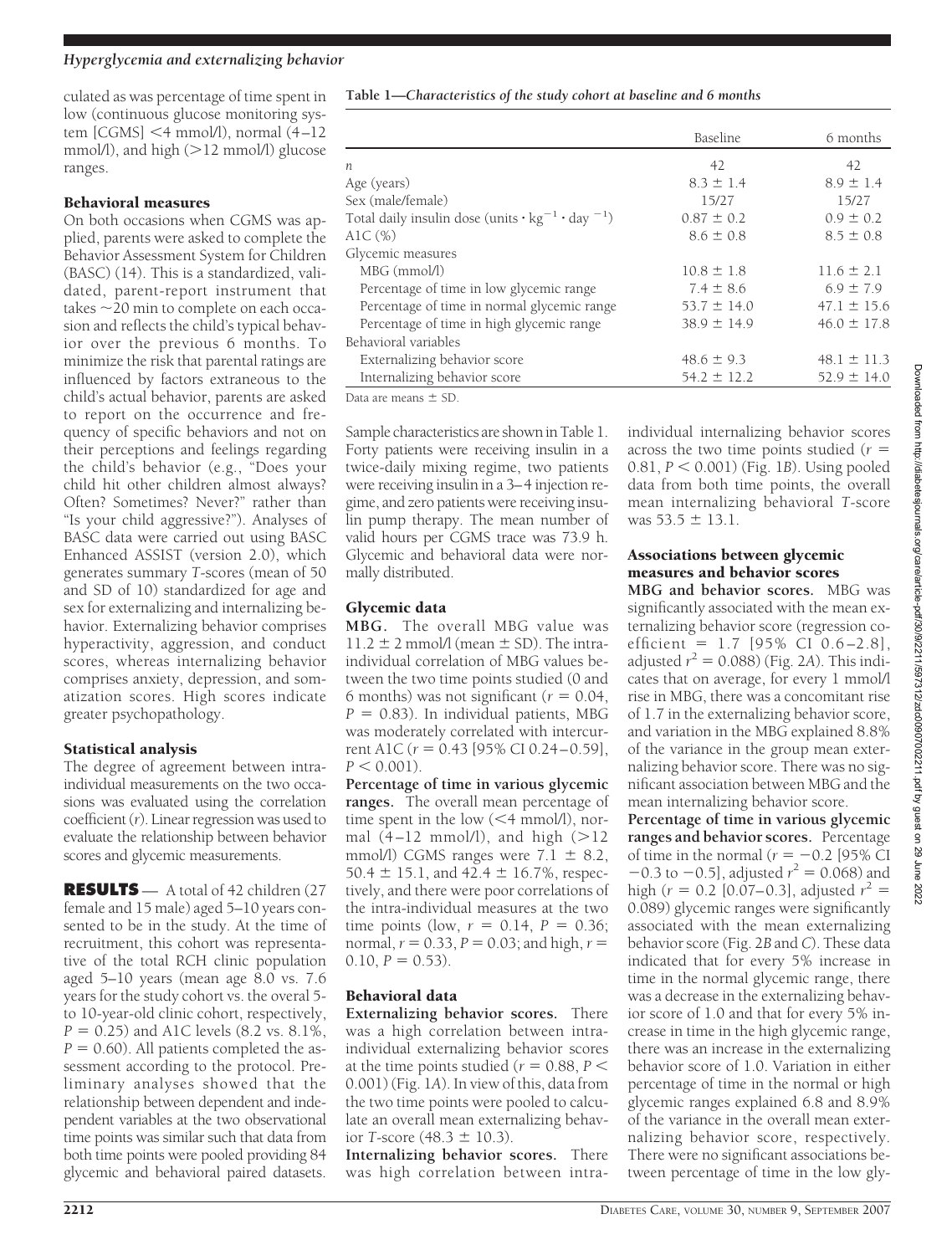

Figure 1—*Intra-individual association of behavioral measures at baseline and 6 months.* A*: Externalizing behavior scores.* B*: Internalizing behavior scores.*

cemic range and externalizing behavior scores, and significant associations were not found between internalizing behavior scores and the percentage of times in the normal, high, or low glycemic ranges.

**CONCLUSIONS** — In this study of a primary school–aged cohort of children

with type 1 diabetes, we found that higher MBG values, increased percentage of time in the high glycemic range, and decreased percentage of time in the normal glycemic range were all associated with higher externalizing behavior scores. Our findings are noteworthy in that we have demonstrated consistency in the relationship between the three glycemic measures and externalizing behavior, with higher MBG and percentage of time in high glycemic ranges being associated with more behavioral problems and higher percentage of time in the normal glycemic range being associated with fewer problems. Overall, MBG and percentage of time in high and



% of time in normal glycemic range

*glycemic measures.* A*: Externalizing behavior and MBG.* B*: Externalizing behavior and percentage of time in high glycemic range.* C*: Externalizing behavior and percentage of time in normal glycemic range.*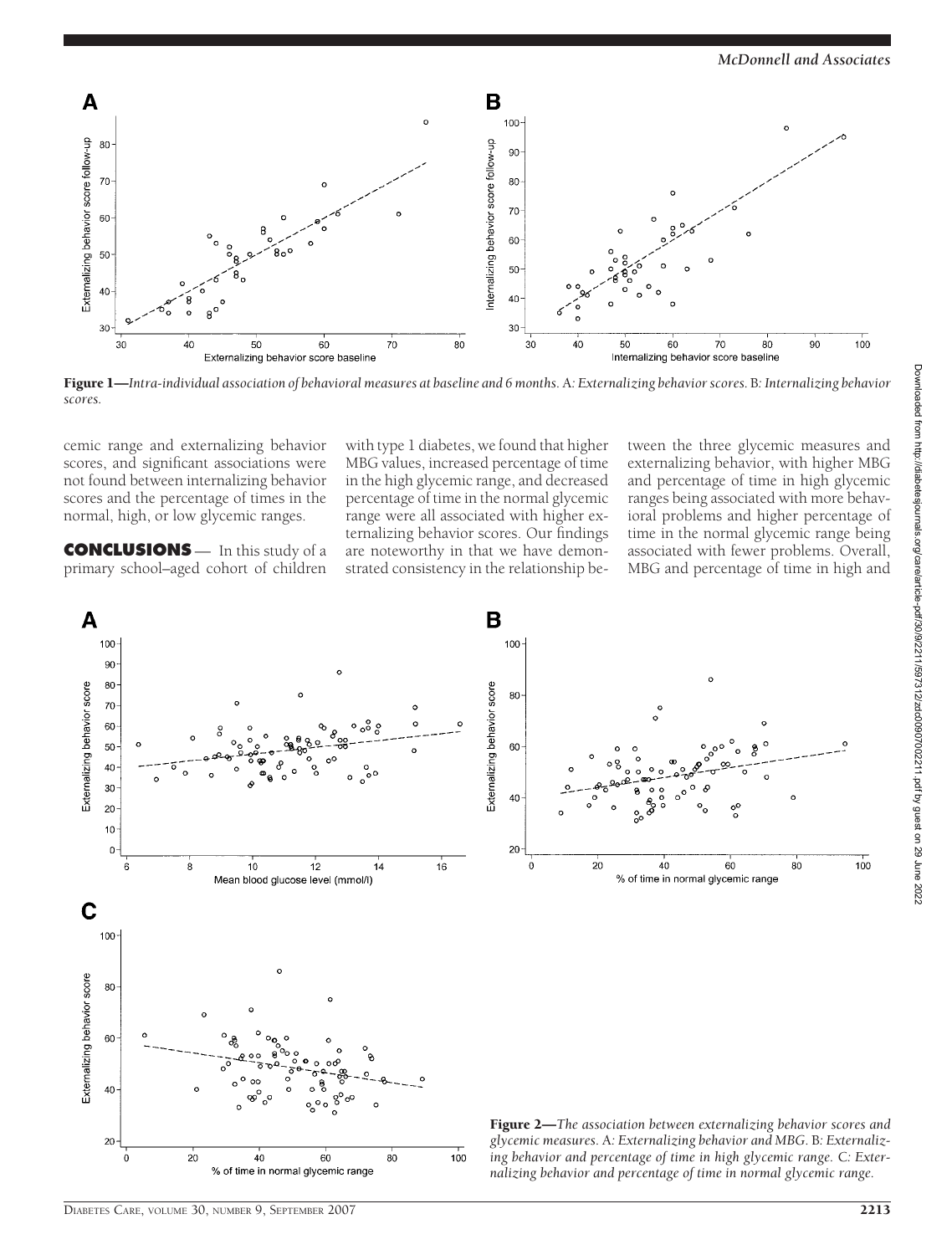### *Hyperglycemia and externalizing behavior*

normal glycemic ranges explained between 7 and 9% of the variance in externalizing behaviors. Multiple independent and interacting factors are likely to influence behavior; hence, identifying a single factor that explains this amount of the variance in behavioral status is clinically meaningful (15).

Although this study examined shortterm glycemic control using only a CGMS trace, previous studies have illustrated that MBG levels from the trace correlate strongly with A1C (16,17). A positive correlation between MBG and A1C was also seen in this study, indicating that a shortterm CGMS trace is representative of long-term metabolic control. This is also consistent with previously reported associations between high A1C levels and high externalizing behaviorial scores (10, 11).

Externalizing behaviors identified on the BASC include hyperactivity, aggression, and conduct disorders. These behaviors are similar to those identified anecdotally by parents as being associated with higher blood glucose levels. In this study, we were unable to determine causality in the association between the behavioral variables and glycemia. However, the tight intra-individual correlation between externalizing behavior scores at both time points and lack of correlation between intra-individual MBG at both time points suggest that externalizing behaviorial problems may provide the background context in which hyperglycemia occurs. This hypothesis requires testing in future studies, but the interpretation is supported by other research that shows that externalizing behavior scores at the time of diagnosis were significant determinants of poor metabolic outcomes up to 10–15 years later (10,11).

There is evidence in previous literature of an association between internalizing symptoms and better regimen adherence/metabolic control (4,18–20), suggesting that neurotic symptoms may either contribute to or result from obsessive preoccupation with the demands of strict adherence to treatment regimens. Despite internalizing behavior scores showing the same intra-individual consistency as externalizing behavior scores across the two time points, we were unable to show any significant association between these and glycemic measures. It is not clear why this association was not apparent in the current study, but it is possible that internalizing symptoms emerge over a longer period, making it

difficult to identify associations in the 6-month time frame used in this study. Interestingly, there was no correlation found between any of the behavioral variables and percentage of time spent in the low glucose range or glycemic variation. Diaries linked to the CGMS traces showed high levels of "hypoglycemic unawareness" (data not shown). Therefore, it is possible that when children lack a sympathetic counter-regulatory response to hypoglycemia and are "unaware" of events, hypoglycemia does not arouse anxiety and has no lasting impact on either internalizing or externalizing behavior. These hypotheses remain to be tested.

This is the first report of a study examining behavior and intercurrent glycemia using CGMS in an ambulant noncontrolled setting. Our findings provide some support for parental observation of an association between externalizing behaviorial problems and intercurrent hyperglycemia. As such, our findings are consistent with the previously recognized association between behaviorial problems and longer-term metabolic control, as reflected in A1C levels. The current findings are also consistent with the developmental psychopathology literature that shows moderate to high stability in externalizing behaviors, particularly in the absence of treatment (21). Whereas causality between externalizing behavior and hyperglycemia remains an open question, these findings underscore the importance of understanding the mechanisms of this association and how it might impact on ultimate diabetes outcomes. Externalizing behaviorial problems are easily identifiable and effective treatments available, particularly if implemented early (22). An effective and timely intervention with young children presenting with externalizing behaviorial problems may have a dual benefit in reducing morbidity in both mental and physical health outcomes.

### **References**

- 1. Kovacs M, Iyengar S, Mukerji P, Drash A: Psychiatric disorder and metabolic control among youths with IDDM. *Diabetes Care* 19:318–323, 1996
- 2. Liss DS, Waller DA, Kenard BD, McIntire D, Capra P, Stephens J: Psychiatric illness and family support in children and adolescents with diabetic ketoacidosis: a controlled study. *J Am Acad Child Adolesc Psychiatry* 37:536–544, 1998
- 3. Dumont RH, Jacobson AM, Cole C, Hauser ST, Wolfsdorf JI, Willett JB, Milley JE, Wertlieb D: Psychosocial predictors of

acute complications of diabetes in youth. *Diabet Med* 12:612–618, 1995

- 4. Cohen DM, Lumley MA, Naar-King S, Partridge T, Cakan N: Child behaviour problems and family functioning as predictors of adherence and glycaemic control in economically disadvantaged children with type 1 diabetes: a prospective study. *J Pediatr Psychol* 29:171–184, 2004
- 5. Ryan CM, Atchison J, Puczynski S, Puczycnski M, Arslanian S, Becker D: Mild hypoglycaemia associated with deterioration of mental efficiency in children with insulin-dependent diabetes. *J Pediatr* 117:32–38, 1990
- 6. Evans ML, Pernet A, Lomas J, Jones J, Amiel SA: Delay in onset of awareness of acute hypoglycemia and of restoration of cognitive performance during recovery. *Diabetes Care* 23:893–897, 2000
- 7. Sommerfield AJ, Deary IJ, Frier BM: Acute hyperglycemia alters mood state and impairs cognitive performance in people with type 2 diabetes. *Diabetes Care* 27: 2335–2340, 2004
- 8. Cox DJ, Kovatchev BP, Gonder-Frederick LA, Summers KH, McCall A, Grimm KJ, Clarke WL: Relationships between hyperglycemia and cognitive performance among adults with type 1 and type 2 diabetes. *Diabetes Care* 28:71–77, 2005
- 9. Graue M, Hanestad BR, Wentzel-Larsen T, Sovik O, Bru E: The coping styles of adolescents with type 1 diabetes are associated with degree of metabolic control. *Diabetes Care* 27:1313–1317, 2004
- 10. Northam EA, Matthews LK, Anderson PJ, Cameron FJ, Werther GA: Psychiatric morbidity and health outcome in type 1 diabetes: perspectives from a prospective longitudinal study. *Diabet Med* 22:152– 157, 2005
- 11. Bryden KS, Peveler RC, Stein A, Neil A, Mayou RA, Dunger DB: Clinical and psychological course of diabetes from adolescence to young adulthood: a longitudinal cohort study. *Diabetes Care* 24:1536– 1540, 2001
- 12. Gross TM, Bode BW, Einhorn D, Kayne DM, Reed JH, White NH, Mastrototaro JJ: Performance evaluation of the MiniMed Continuous Glucose Monitoring System during patient home use. *Diabetes Technol Ther* 2:49–56, 2000
- 13. McDonnell CM, Donath SM, Vidmars SI, Cameron FJ: A novel approach to continuous glucose analysis utilizing the concept of glycaemic variation. *Diabetes Technol Ther* 7:253–263, 2005
- 14. Reynolds CR, Kamphaus RW: *Behavior Assessment System for Children Manual*. Circle Pines, MN, American Guidance Services, 1992
- 15. Cohen J: *Statistical Power Analysis for the Behavioral Sciences*. 2nd ed. Hillsdale, NJ, Lawrence Erlbaum Associates, 1988
- 16. Salardi S, Gualandi S, Zucchini R, Cicog-